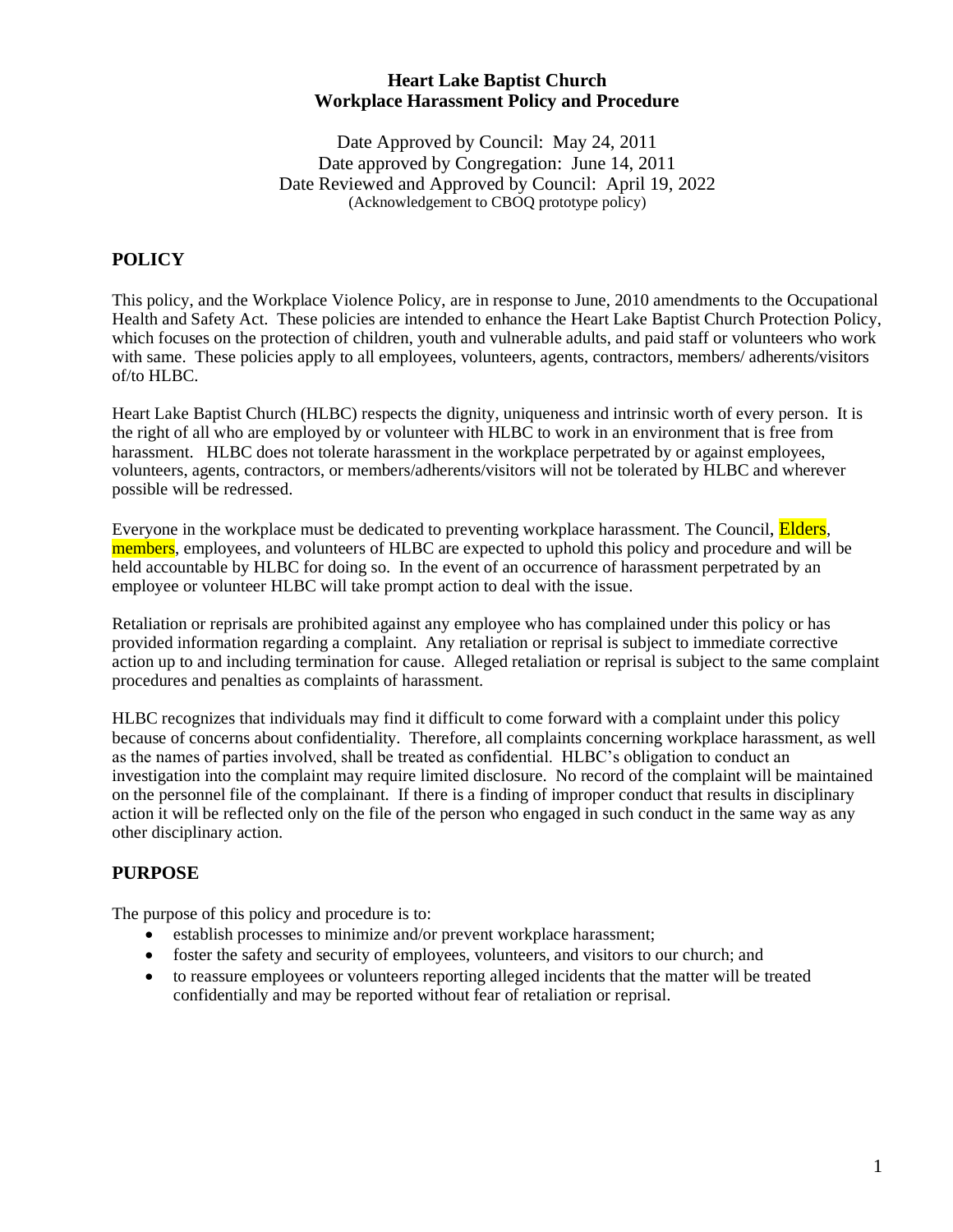## **SCOPE**

This policy applies to all employees, volunteers, agents, contractors, members/ adherents/visitors of/to HLBC.

This policy applies not only during regular business and ministry hours, but to any activities on or off HLBC premises which could reasonably be associated with the church.

Nothing in this policy prevents or discourages an employee or volunteer from filing an application with the Human Rights Tribunal of Ontario on a matter related to the Ontario Human Rights Code within one year of the last alleged incident. An employee or volunteer also retains the right to exercise any other legal avenues that may be available.

## **DEFINITIONS**

"**employee**" or "**employees**" means all pastoral and administrative support staff and any contractors or agents of HLBC.

**"ministry lead"** means the individual designated by Council on the most recent update of the HLBC Officers and Committees, and Ministry Teams lists, or if vacant the Senior Pastor and/or Chair of Council. Under the HLBC Staff policy the Senior Pastor is responsible for the day-to-day leadership of the staff.

**"harassment"** or "**workplace harassment"** means engaging in unwelcome, unwanted, offensive, or objectionable conduct that may have the effect of creating an intimidating, hostile or offensive work environment, interfering with an individual's work performance, adversely affecting an individual's employment relationship, and/or denying an individual dignity and respect. Harassment may also include bullying, teasing, intimidating or offensive jokes or innuendos, displaying or circulating offensive pictures or materials physically and digitally, or offensive or intimidating emails, phone calls or text messages or any unsolicited conduct, comment, or physical contact of a sexual nature that is unwelcome by the recipient. It includes, but is not limited to: any unwelcome sexual advances (verbal, written, or physical); requests for sexual favours; sexual and sexist jokes; racial, homophobic, sexist or ethnic slurs; written or verbal abuse or threats; unwelcome remarks, jokes, taunts, or suggestions about a person's body, a person's physical or mental disabilities, attire, or on other prohibited grounds or discrimination; unnecessary physical conduct, such as patting, touching, pinching, or hitting; displays of degrading, offensive or derogatory material such as graffiti or pictures; physical or sexual assault.

Harassment may result from one incident or a series of incidents. It may be directed at specific individuals or groups.

**"volunteer"** means any member, adherent or visitor to HLBC who contributes their time, energy and skills to any ministry or service associated with HLBC.

"**workplace**" means any place where HLBC business or ministry activities are conducted. It includes the physical work premises (e.g. church building), on and off-site meetings, assignments, events and social events, ministry-related travel and includes conferences or training sessions.

## **RESPONSIBILITIES**

## **General**

#### **It is the responsibility of all employees and volunteers of HLBC to:**

- a. Treat everyone in the workplace with respect and to promote an environment free of harassment.
- b. Modify their behaviour when they become aware that there is potential for such behaviour to harm, threaten or intimidate others.
- c. Inform their supervisor or ministry lead of any harassment in the workplace without delay.
- d. Co-operate fully during investigations of workplace harassment.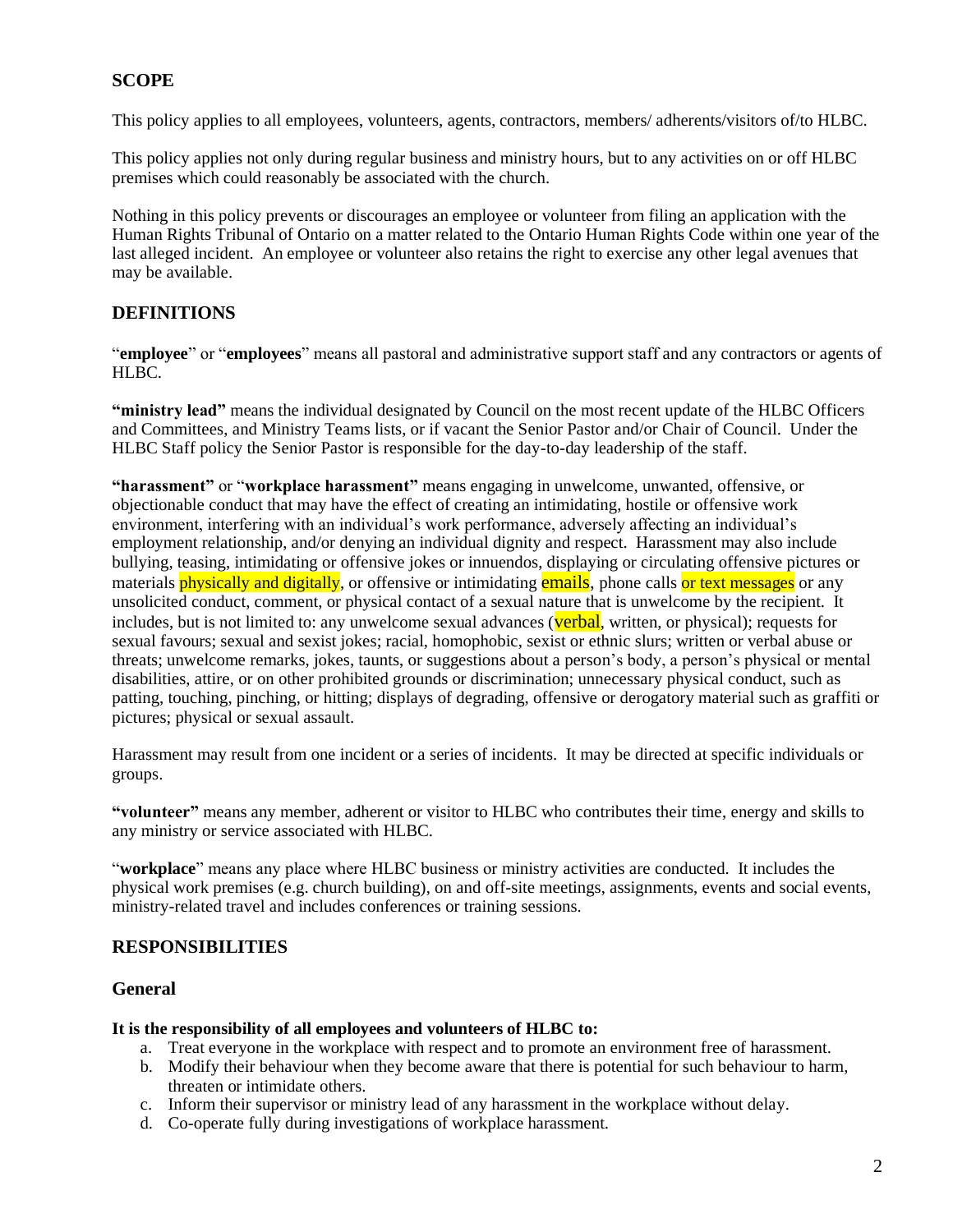e. Preserve confidentiality during the course of any incident or investigation of workplace harassment.

#### **Additional responsibilities of employees and volunteers:**

a. Attending any training or information sessions provided by HLBC to raise awareness of and reduce harassment or the risk of harassment in the workplace.

## **Responsibilities of ministry leads:**

- a. Assessing the risk of harassment to staff or volunteers in their jurisdiction, minimizing those risks where necessary or reasonably possible, and informing any affected staff or volunteers of such risk or potential risk.
- b. Ensuring appropriate medical care is provided for anyone involved in an incident and for securing the safety of any employee or volunteer.
- **c.** Documenting the incident using a **Workplace Harassment Incident Report Form (Appendix A).**
- d. Reporting risks or incidents of harassment in the workplace to the Senior Pastor and Chair of Council as soon as practically possible.
- e. Co-operating fully with HLBC investigators, police or other authorities during any investigation related to workplace harassment.

## **Responsibilities of HLBC Council and Senior Pastor:**

- a. HLBC Council and the Senior Pastor are responsible for minimizing the risk of harassment in the workplace wherever possible.
- b. Council and Senior Pastor are responsible for ensuring employees and volunteers are trained to:
	- i. Recognize the potential for harassment in the workplace;
		- ii. Follow the policy and procedures developed to minimize risk;
		- iii. Respond to incidents appropriately; and
		- iv. Report and document such incidents.
- c. When a risk or incident of harassment in the workplace is reported the Senior Pastor and Chair of Council are responsible for initiating appropriate investigation, further reporting of the incident as appropriate, and documenting the incident, and for informing all members of Council of the incident as soon as possible.

## **PROCEDURE**

## **Personal Options**

The employee may choose to speak to the harasser on their own. The employee is encouraged to keep a record of that conversation. The employee may seek guidance from the ministry lead and Pastor prior to conversation.

#### **Informal Resolution**

An informal resolution process aims to ensure that the harassment incident is resolved as quickly as possible. This can achieve a more timely and satisfactory resolution for both parties. This should be an option as long as all parties involved agree to it, overseen by the Pastor or Elders. It can be an open dialogue between parties to work through the problem. This option would require the harasser to be receptive to information about the effects of their harassing behaviour. No investigation or disciplinary action will be taken as a result of an informal complaint. Rather, a no-blame, conciliatory approach will be taken to assist the individuals in reaching an outcome that will ensure appropriate conduct in the future.

The employee may advance the complaint of incident to formal complaint if the employee feels that an adequate resolution has not been achieved through the informal resolution process.

## **Formal Reporting and Investigation**

- 1. Every incident of alleged harassment shall be reported immediately to the ministry lead.
- 2. The ministry lead shall ensure the safety of anyone alleging workplace harassment and that appropriate medical care is provided for anyone involved in an incident.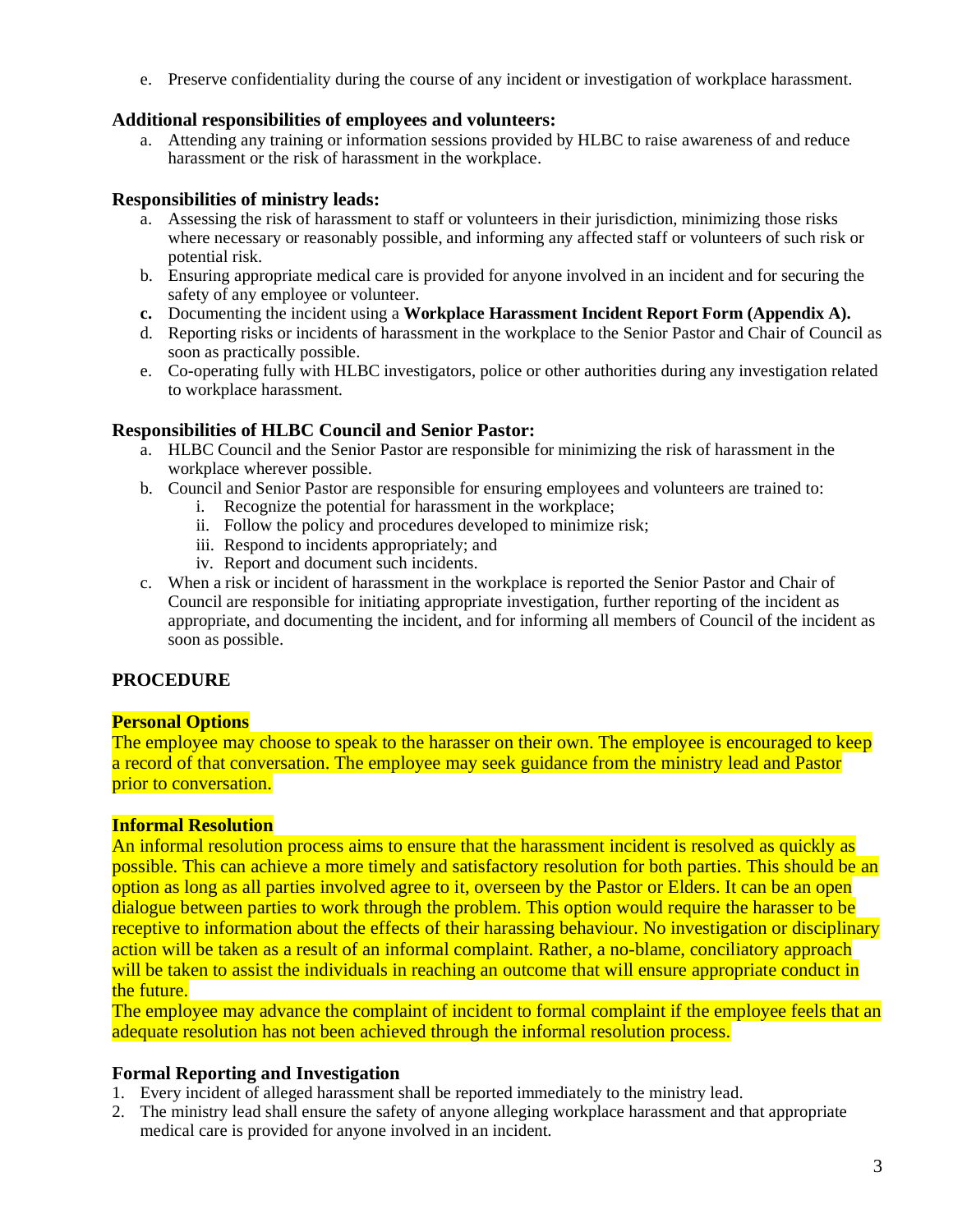- 3. The ministry lead will document the incident using a **Workplace Harassment Incident Report Form** (Appendix A).
- 4. The incident will then be reported to the Senior Pastor and Chair of Council, and police depending upon the severity of the workplace harassment as soon as possible.
- 5. The Senior Pastor and/or Chair of Council, in consultation with the ministry lead, will initiate an investigation.
- 6. The investigation will include questioning the victim and/or witnesses to determine if the incident is minor or serious. This will include keeping detailed notes of facts, times, witnesses, and witness accounts.
- 7. If the incident is considered minor the Senior Pastor and/or Chair of Council will determine if mediation is appropriate and if so, mediate or arrange for mediation of the situation.
- 8. If the incident is considered to be more serious the Senior Pastor or designate and/or Chair of Council or designate may report the incident to police.
- 9. Whether an incident is deemed to be minor or serious a detailed written report outlining the facts and witnesses of the incident will be prepared and submitted to the Chair of Council within twenty-four (24) hours.
- 10. The Chair of Council will advise all members of Council of the incident by whatever means deemed appropriate.
- 11. If a perpetrator of workplace harassment is an employee or volunteer of HLBC Council shall apply appropriate disciplinary measures based on the facts of the incident and the individual's employment/volunteer record, regardless of any sanctions meted out by the law enforcement and justice system.
- 12. All aspects of the workplace harassment prevention plan, including this policy, will be reviewed annually to ensure it is current and effective.

## **Training and Education**

- 1. All employees and volunteers are required to be trained on the contents of this policy, upon their appointment, and at least once a year thereafter.
- 2. Training program for employees and volunteers shall include:
	- a. The means to recognize situations where workplace harassment may occur;
	- b. Procedures, work practices, and administrative arrangements that have been developed to minimize or eliminate the risk to employees and volunteers;
	- c. The appropriate responses to incidents of **harassment** in the workplace, including how to obtain assistance.

## **Risk Assessment**

- 1. The Senior Pastor and Council shall initiate a process to assess the risk of harassment in the workplace as defined in this policy on a periodic basis.
- 2. If areas of risk are identified, actions shall be taken and documented to remove as many risks as can be reasonably removed.
- 3. A written report shall be provided to all employees and volunteers about the risk assessment process, any areas of risk identified and mitigative measures.
- 4. The risk assessment shall be reviewed annually.

| <b>Complaint Information</b>         |                 |                  |              |  |  |
|--------------------------------------|-----------------|------------------|--------------|--|--|
| <b>Alleged Aggressor:</b>            |                 | <b>Position:</b> |              |  |  |
| <b>Date/Time of Incident:</b>        |                 |                  |              |  |  |
| <b>Type of Incident:</b>             | <b>Physical</b> | Verbal           | <b>Other</b> |  |  |
| <b>Is this the first occurrence:</b> | Yes/No          |                  |              |  |  |

## **Appendix A: Workplace Harassment Report Form**